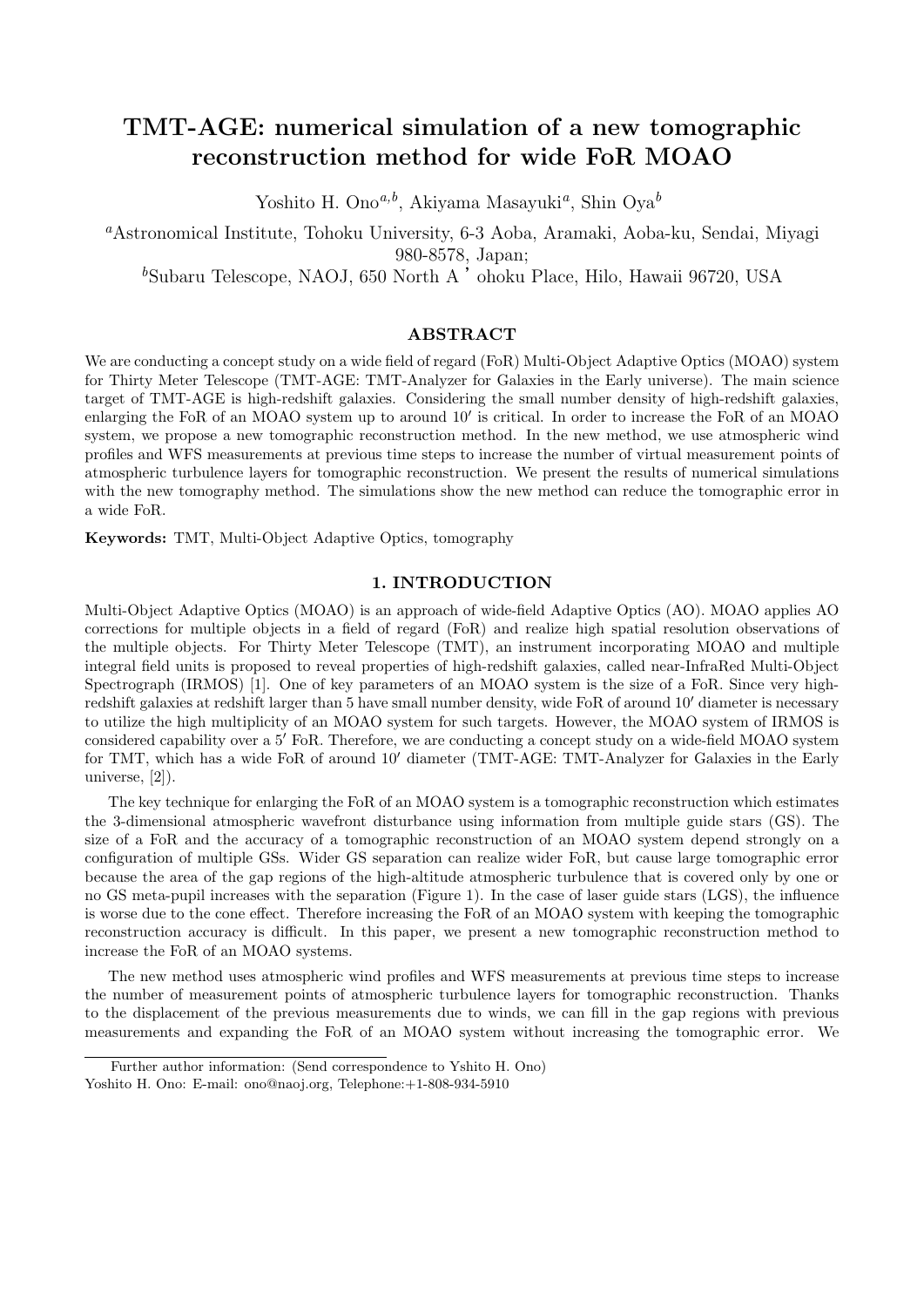also present a method to estimate wind speed and direction at each altitude, which is necessary for the new tomographic reconstruction method. Through numerical simulations of an MOAO system for 30m aperture telescope at Mauna Kea, we demonstrate that the new method reduces a tomographic error compared to a classical tomographic method at the same configuration of LGS.



Figure 1. Schematic geometry of atmospheric turbulence layers and LGS meta-pupils. There are the gap regions in the high-altitude atmospheric turbulence that is covered only by one or no GS meta-pupil.

## **2. METHOD**

In this section, we explain a classical tomographic method at first. Then, we present the new tomographic method and the method to estimate wind speed and direction at each altitude.

### **2.1 Measurement Model**

Using Shack-Hartmann Wave-Front Sensor (WFS), the linear equation between the incoming wavefront  $w_j$  from *j*th LGS of *N*lgs and the gradients measured by *j*th WFS observing the *j*th LGS at time *t* is given by

$$
s_j(t) = G_j w_j(t) + \eta_j(t),\tag{1}
$$

where  $G_j$  is a gradient operator of Fried geometry for *j*th WFS, and  $\eta_j(t)$  is a measurement noise vector. Assuming that the turbulent atmosphere consists of thin layers in total  $N_{\text{layer}}$  located in different altitudes  $h_l$ , the phase  $w_j$  of light from *j*th LGS at time *t* is distorted as

$$
\boldsymbol{w}_j(t) = \sum_{l=1}^{N_{\text{layer}}} \boldsymbol{P}_{l,j} \boldsymbol{\phi}_l(t) = \boldsymbol{P}_j \boldsymbol{\phi}(t). \tag{2}
$$

Here, *Pl,j* is a projection matrix which extracts the wavefront within the *j*th LGS meta-pupil from the *l*th atmospheric turbulence  $\phi_l$  at altitude  $h_l$  with a bilinear interpolation;  $\phi$  and  $P_j$  are a vector and matrix concatenating the atmospheric turbulences of  $N_{\text{layer}}$  and projection matrices, respectively. Combining Eq.(1) and Eq.(2) and considering the all LGSs, the equation connecting the measurements of the all WFSs at time *t* through the all atmospheric turbulences at time *t* can be represented as follows:

$$
s(t) = GP\phi(t) + \eta(t). \tag{3}
$$

where *s* and  $\eta$  are expansion vector of  $s_j$  and  $\eta_j$  respectively, and *G* is a block diagonal matrix, which is  $G = diag(G_j, \cdots, G_{N_{\text{lgs}}}).$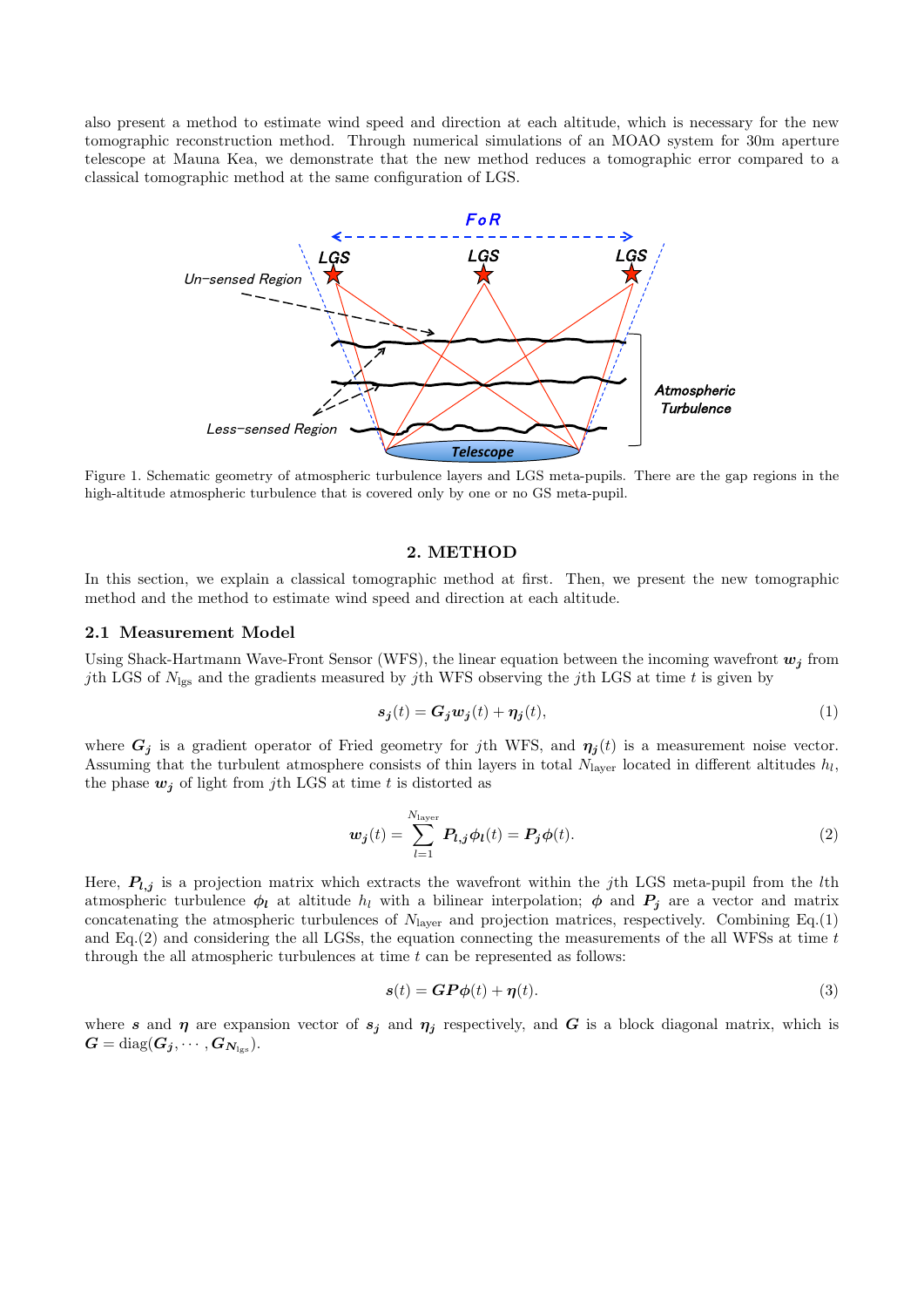## **2.2 Tomographic Reconstruction**

We use Minimum Variance Reconstructor[3] (MVR) to estimate the atmospheric turburences. The MVR provides an optimal solution for Eq.(3) using the statistics of the atmospheric turbulence and the WFS measurement noise. We can estimate *φ* by minimizing

$$
E(||\phi - \hat{\phi}||^2). \tag{4}
$$

The hat symbol indicates estimated quantities. The solution to this problem is given by

$$
(\boldsymbol{P}^T \boldsymbol{G}^T \boldsymbol{G} \boldsymbol{P} + \sigma^2 \boldsymbol{L}^T \boldsymbol{L}) \hat{\boldsymbol{\phi}}(t) = \boldsymbol{P}^T \boldsymbol{G}^T \boldsymbol{s}(t), \tag{5}
$$

where  $L$  is proportional to a discretization of the Laplacian operator and  $\sigma^2$  is the variance of WFSs measurements. Eq.(5) is of the form  $\hat{A}\hat{x} = b$  and the all matrices included in Eq.(5) are sparse. Such problems can be solved efficiently by using iterative methods[4][5]. In this paper, we use a Conjugate Gradient (CG). In the following, we call Eq.(5) a classical method.

After the tomographic reconstruction, the command (or the shape) of each Deformable Mirror (DM) in direction of a science target is calculated with the estimated atmospheric turbulences. In this simulation, the DM wavefronts  $\hat{w}_{dm}$  are estimated with a bilinear interpolation.

$$
\hat{\boldsymbol{w}}_{dm,k} = \boldsymbol{P_k} \hat{\phi}(t) \quad (k = 1, \cdots, N_{\text{target}}) \tag{6}
$$

#### **2.3 New Tomographic Reconstruction**

Under the assumption of Taylor's frozen-flow hypothesis, evolution of atmospheric turbulences can be described as the shift of each layer due to the wind  $v = (v_x, v_y)$  at each altitude. Introducing a projection matrix  $P_{l,j}(\Delta t)$ which takes account of the displacements of *j*th LGS meta-pupil at altitude  $h_l$  due to a wind  $v_l$  within a time interval ∆*t*, the relation between measured gradients of the all WFSs at time (*t −* ∆*t*) and the all atmospheric turbulences at time *t* is given by

$$
s(t - \Delta t) = GP(\Delta t)\phi(t) + \eta(t - \Delta t). \tag{7}
$$

Concatenating Eq.(7) with Eq.(3) and using MVR, we can estimate the atmospheric turbulence with measurements taken both current and previous time step as follows.

$$
(\boldsymbol{P}'^T \boldsymbol{G}'^T \boldsymbol{G}' \boldsymbol{P}' + \sigma^2 \boldsymbol{L}^T \boldsymbol{L}) \hat{\phi}(t) = \boldsymbol{P}'^T \boldsymbol{G}'^T \boldsymbol{s}',\tag{8}
$$

where  $\mathbf{s}' = [\mathbf{s}^T(t) \quad \mathbf{s}^T(t - \Delta t)]^T$ ,  $\mathbf{G}' = \text{diag}(\mathbf{G}, \mathbf{G})$ , and  $\mathbf{P}' = [\mathbf{P}^T \quad \mathbf{P}^T(\Delta t)]$ . The DM wavefronts is estimated with Eq.(6). Wind speeds and directions at each altitude are necessary in order to make  $P'(\Delta t)$ . Next, we present how to estimate wind information.

## **2.4 Estimation of Wind Speeds and Directions**

To date, two methods for estimate wind speeds and directions of multiple atmospheric layers. One is using spatio-temporal cross correlation of measured WFS data[6], which was developed from the SLODAR method[7]. In the SLODAR method, the peaks of spatial cross correlation for two WFSs data with no-time delay give the information of turbulence altitudes. Performing spatio-temporal cross correlation with time-delayed WFSs data, each correlation peak on the correlation map moves according to the wind speed and direction. We can estimate the wind speeds and directions by tracking this movement of each peak. However, it is difficult to detect and track multiple peaks on a correlation map. The other way is using fourier technique, called Fourier Wind Identification (WFI)[8], but this method doesn't evaluate turbulence altitudes.

In this paper, we propose a method to estimate wind speed and wind direction at each altitude using the turbulent atmosphere estimated by a tomographic reconstruction. Tomographic reconstruction provides the phase map at each altitude. Using a projection matrix  $P_{l,j}$  and a gradient operator  $G_j$ , the estimated slope map at each altitude in each LGS direction can be calculated.

$$
\hat{\mathbf{s}}_{l,j}(t) = \mathbf{G} \mathbf{P}_{l,j} \hat{\phi}(t),\tag{9}
$$

 $\hat{\mathbf{s}}_{l,j}(t)$  is the estimated slope at altitude of *l*th atmospheric screen in direction of *j*th LGS. Performing temporal correlation to the estimated slopes  $\hat{s}_{l,j}$  and tracking the peaks give the wind direction and speed at altitude of  $h_l$ . Since  $\hat{s}_{l,j}$  includes only one atmospheric layer component, there is only one peak expected on the correlation map ideally and tracking the peak is easier than the above like method.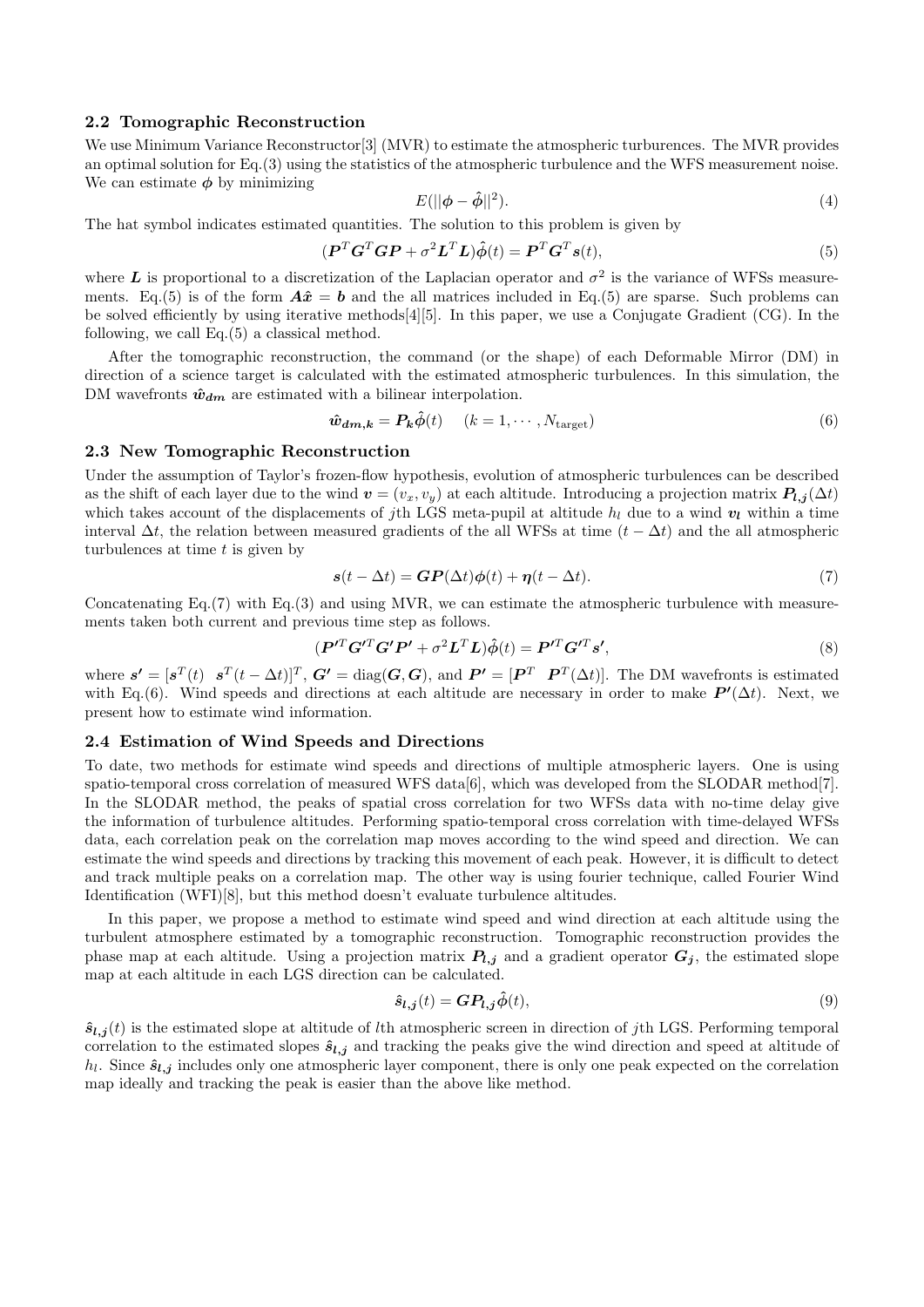#### **3. SIMULATION**

The setup of our numerical simulations is as follows. The diameter of the circular aperture is set to 30m. An atmospheric model of seven layers with  $r_0 = 0.156$ m and  $L_0 = 30$ m is adopted, which is typical condition at the summit of MaunaKea and used in [9]. The altitudes,  $C_N^2$  fraction, and wind speeds are listed in Table 1. Each atmospheric layer is assumed 100% frozen flow layer. The wind directions are random and the wind speeds do not change with time. Shack-Hartmann WFSs are used with 0.5m subaperture and RMS read error of  $\sigma_e = 5$ electrons. The brightness of LGSs corresponds to 700 electrons per subaperture. Tomographic reconstruction is performed with two configurations of eight LGSs shown in Figure 2: one configuration is the nominal TMT-IRMOS design(Open green star), the other is wider configuration(Filled red star).

Although the altitudes and  $C_N^2$  values of atmospheric layers must be measured on-sky during observation, for example with SLODAR, we assume the information is known perfectly in this simulation. The time-delay due to calculation time and WFS exposure are not considered.

| Altitude [km]      |        | 0.5   |                                                                                     |  |                          |         |
|--------------------|--------|-------|-------------------------------------------------------------------------------------|--|--------------------------|---------|
| $C_N^2$ fraction   | 0.5960 |       | $\mid$ 0.0963 $\mid$ 0.0325 $\mid$ 0.0372 $\mid$ 0.0869 $\mid$ 0.0684 $\mid$ 0.0826 |  |                          |         |
| Wind speed $[m/s]$ | 7.817  | 8.690 | 9.738                                                                               |  | 12.357   18.953   24.215 | 1,5.783 |

Table 1. Altitude,  $C_N^2$  fraction, and wind speeds of atmospheric layers.



Figure 2. LGS configuration. Open green star: nominal TMT-IRMO configuration which is optimize for a 5<sup>*f*</sup> FoR. Filled red star: wider configuration.

### **4. RESULTS**

#### **4.1 Estimation of Wind Speeds and Directions**

Wind estimation is performed using 10s simulated WFSs data. The estimation error of wind speeds are less than  $1 \text{ [m/s]}$  for all the layers, except 2.3  $\text{[m/s]}$  at 8km. It is due to the highest wind speeds of  $24 \text{[m/s]}$  at the layer in this simulation. The errors of wind directions are very small for all altitude, which are less than 1 degree.

Note that this is a result with 100% frozen flow assumption and perfect information of atmospheric layer altitudes. Indeed, the time scale of frozen flow is limited and the correlation peak becomes fainter with time [6]. This affects the accuracy of the detection of the correlation peaks. Also, if a tomographic reconstruction for a layer is performed at middle of two real atmospheric layers, the estimate can mix the two atmospheric layers. In this case, two peaks corresponding to the atmospheric layers may appear on a correlation map and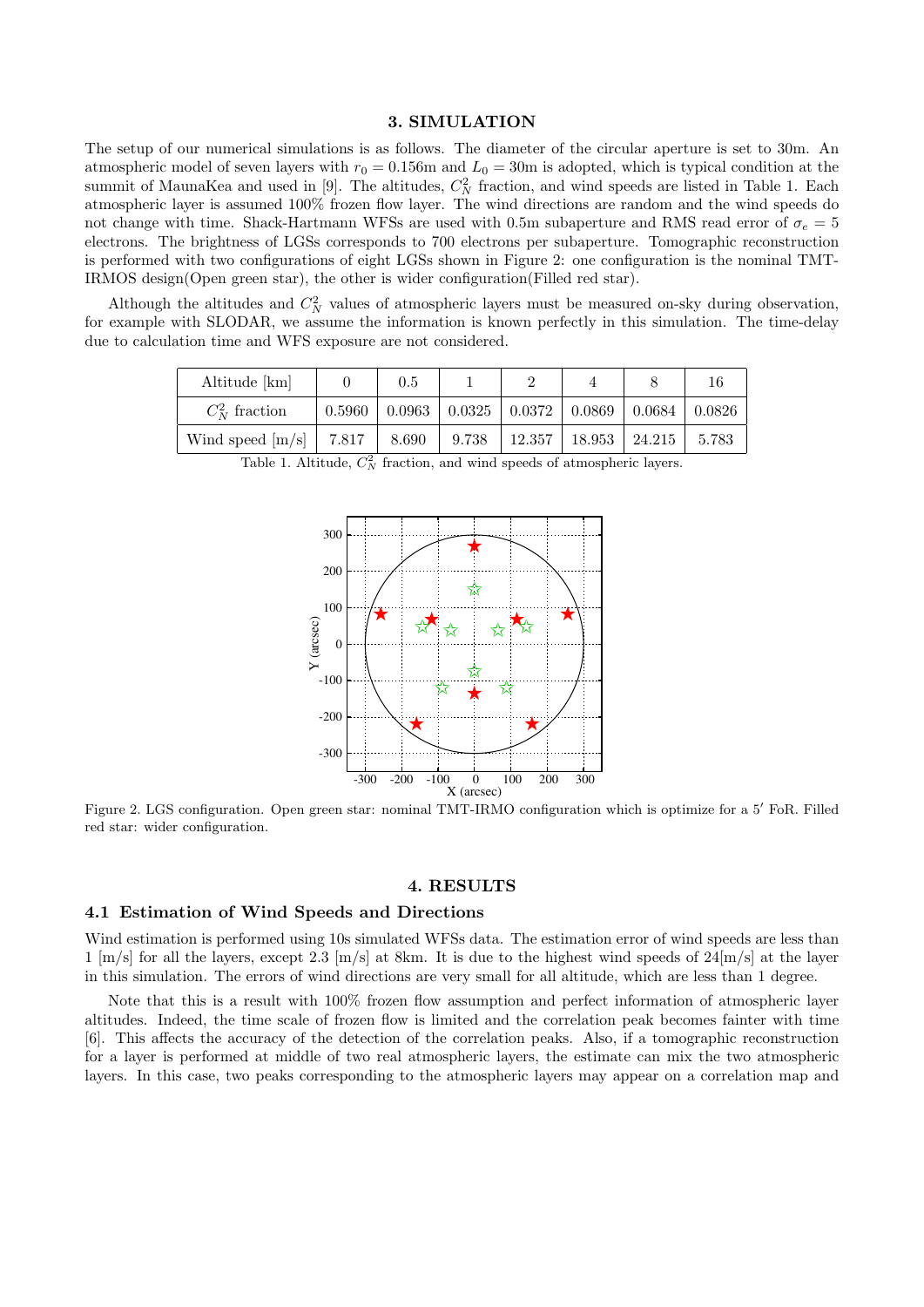identifying multiple peak can be difficult. We will evaluate the accuracy of the wind estimation method with the uncertainties of the altitudes of atmospheric layers in a future work.

# **4.2 Tomographic Reconstruction**

The simulation results are presented in Figure 3. We perform the classical tomography method for the two configurations of LGSs and the new tomography method for only the wider configurations. For the new method, the measurements at 0.1s previous time step are used,  $\Delta t = 0.1s$ , and the estimated wind speeds and directions are also used. The accuracy of tomographic reconstructions is evaluated with residual wavefront error(WFE). Using the classical method for the nominal TMT-IRMOS configuration(open green circle in Figure 3), the WFE within the central 5' is less than 200nm but the WFE of the outside of the central 5' FoR increases steeply with radius much higher than 300nm, because there is no LGS at the outer region of the central 5'. In the case of the wide configuration(filled red circle in Figure 3), the WFE of the outer region of FoR is smaller than that of the TMT-IRMOS configuration but the central WFE increases up to 250nm due to more gap regions which are less covered with LGSs meta-pupils.

With the new tomographic reconstruction method for the wider configuration (filled red square in Figure 3), the WFE within the central 5<sup>*f*</sup> FoR reduces to less than 200nm and the WFE in 8<sup>*f*</sup> FoR is less than 250nm. It is because the wider configuration has the gap regions which are un-sensed or less-sensed with LGS meta-pupils and the new method can fill the gap regions with measurements at previous time step. In this simulation, the estimation errors of both speeds and directions do not affect on the results of tomography. The displacement error within 0.1s due to wind estimation error is less than 25cm. Since this is half of DM segment size, a tomographic error due to the error of wind estimation is smaller than the fitting error. These results show the new tomographic reconstruction can increase the accuracy of reconstruction within the FoR and is beneficial to expand the FoR of MOAO.



Figure 3. The residual WFE as a function of field radius. Open green and filled red symbol indicate results with the TMT-IRMOS configuration and the wider configuration, respectively. The circle and square show the results with classical and new tomographic reconstruction method, respectively.

## **5. CONCLUSIONS AND FUTURE WORK**

We propose a new tomographic reconstruction method using measurements at previous time steps and wind information to increase the FoR of MOAO systems and evaluate the method with numerical simulations. We also introduce a method to estimate wind speeds and directions at each altitude. The wind profiles can be estimated with sufficient accuracy under assumption of 100% frozen flow and perfect knowledge of altitudes of atmospheric turbulences. With estimate of wind speeds and directions, the new tomographic reconstruction method reduces WFE to less than 250nm for the wider LGS configuration in 8' FoR.